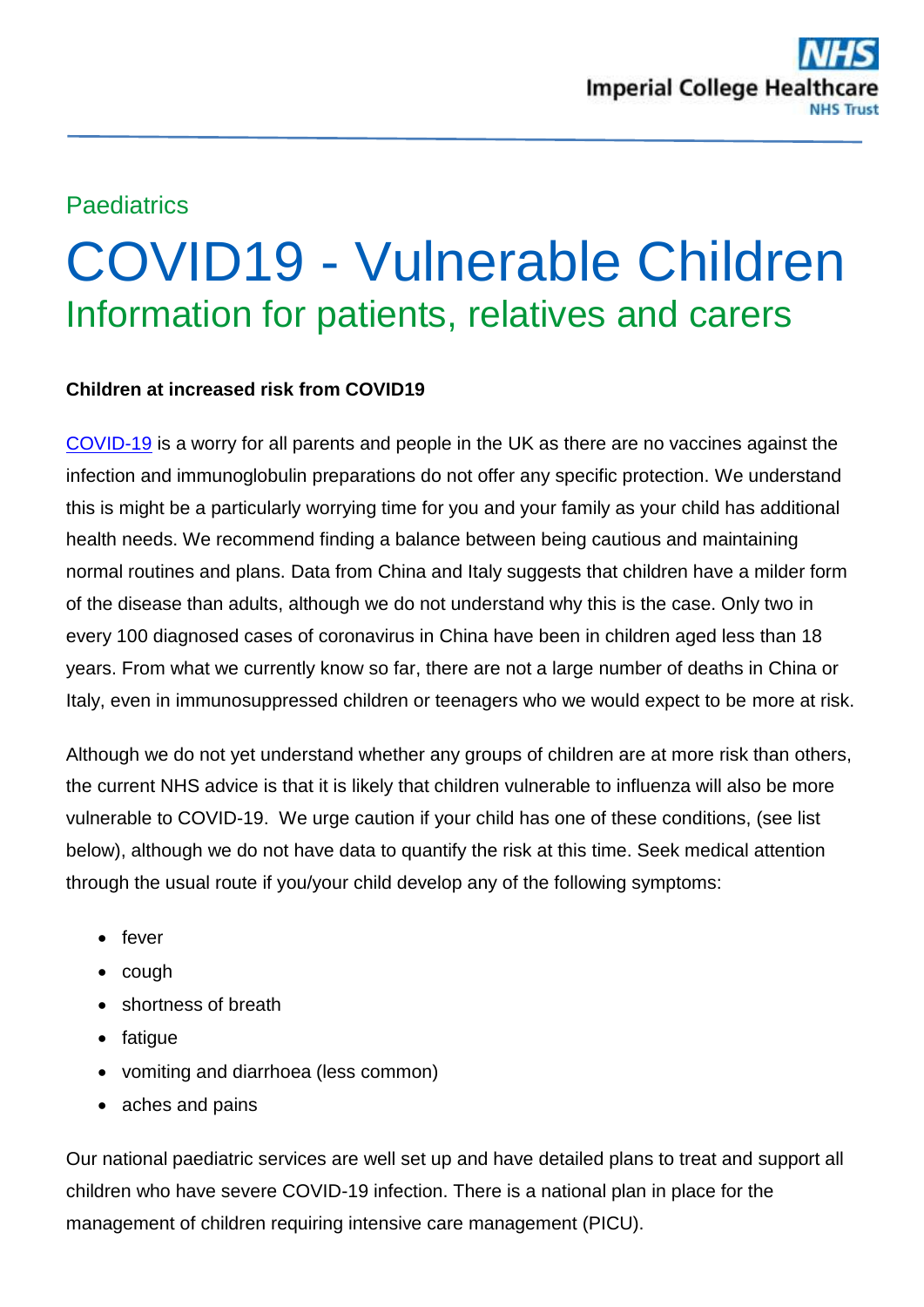Please inform your healthcare provide in advance if you have been in contact with a person with a confirmed case of COVID -19.

#### **Minimising risk:**

- maintain good hygiene in particular washing your hands for 20 seconds with soap and water
- avoid touching your mouth and nose
- avoid people who are coughing and sneezing,
- clean and disinfect frequently touched objects and avoiding large crowds

#### **Mask advice:**

• it is not currently recommended to wear face masks. Masks are generally not effective, most people do not have appropriate training for a good fit, they need replacing regularly and there is probably greater risk of contaminating your face from your hands adjusting a mask than the benefit from wearing one. The exception is a healthcare setting when you are given a mask, shown how to wear it and it is disposed of appropriately.

#### **Self-isolation:**

- isolation to prevent exposure at the current time is not recommended unless you have had a BMT or have SCID and have already been advised to take precaution to prevent all infection. For all other patients, isolation is only required if:
	- you know you have been in contact with someone with symptoms AND you have contacted NHS 111 (NHS 24 in Scotland) and they have advised you to do so, or
	- you have symptoms following a known contact and NHS 111 / NHS 24 has advised you to do so

Please note this advice may change and you should follow the general advice given by the Government, [https://www.gov.uk/guidance/travel-advice-novel-coronavirus.](https://www.gov.uk/guidance/travel-advice-novel-coronavirus)

Patients should call or email their clinician for further advice if they are concerned. There is also useful information on the following websites.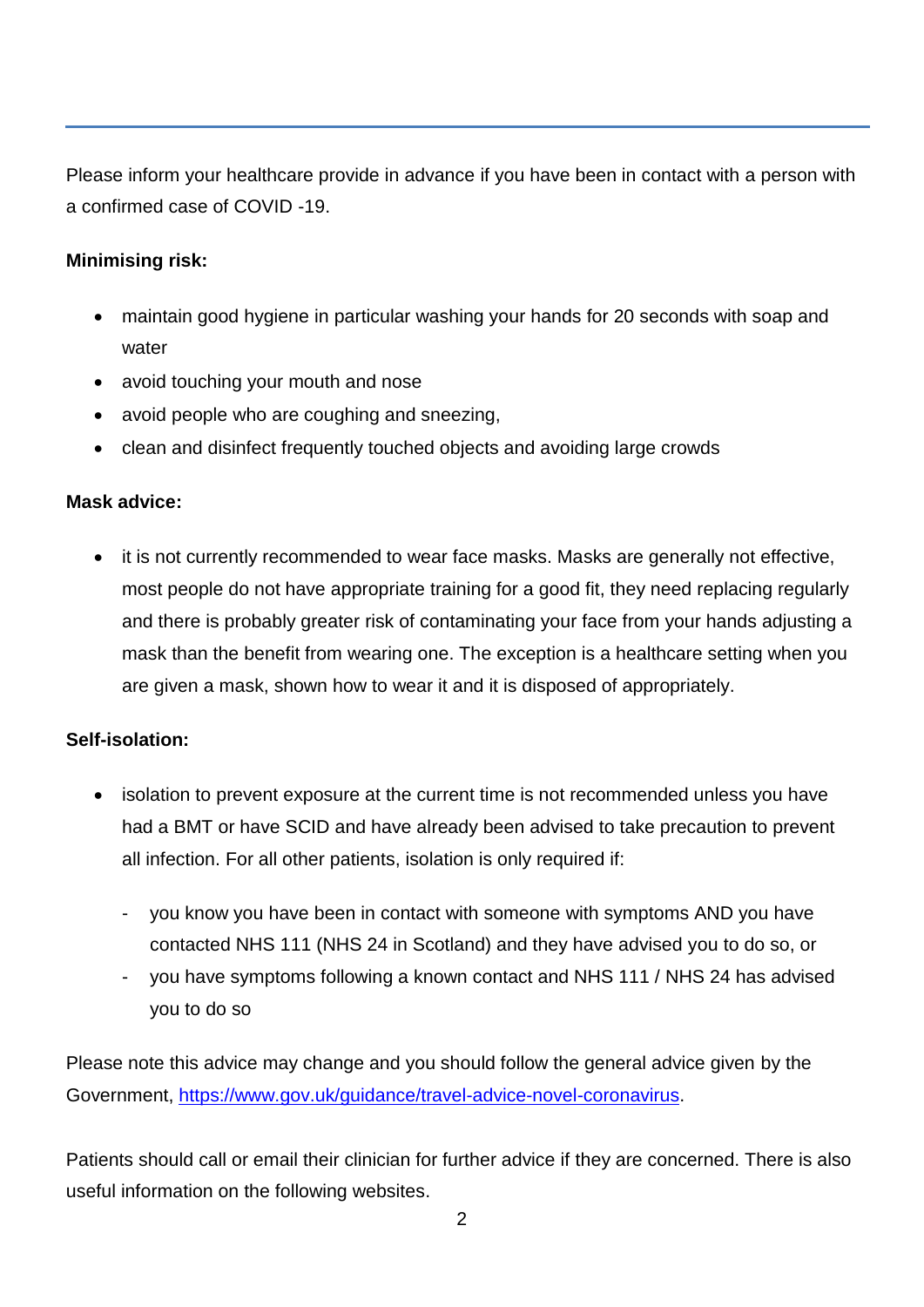<http://www.piduk.org/whatarepids/management/coronavirus> <https://www.asthma.org.uk/about/media/news/Coronavirus/> <https://www.epilepsy.org.uk/info/daily-life/safety/coronavirus>

### **It is also important that you continue to make sure current medications are administered, including if they are immunosuppressive so you can manage the underlying conditions.**

#### **Conditions that may increase susceptibility to Covid-19**

- any and all other diseases that impair oxygen uptake and delivery, from congenital heart and circulatory diseases, to anaemias
- any and all premorbid pulmonary disorders, including chronic lung disease, severe asthma, bronchiectasis, cystic fibrosis etc. - In particular those children receiving home oxygen or mechanical respiratory support
- chronic kidney disease
- congenital or acquired immunodeficiency, including secondary to immunosuppressive treatment for malignancy, kidney disease, inflammatory conditions, transplant etc (steroids, chemotherapy, monoclonals\*)
- chronic liver disease
- diabetes
- severe neurologic or neurodevelopmental disorders (NNDD), such as severe epilepsy and cerebral palsy
- asplenia or hyposplenia, e.g. sickle cell disease or post-splenectomy

\*should include: corticosteroids (treatment for more than two weeks or those who have received multiple courses of oral steroids totalling more than three weeks in the last six months), MMF, tacrolimus, cyclosporin, sirolimus, azathioprine, methotrexate, etoposide and all agents for treatment of malignancies, monoclonals including etanercept, rituximab, infliximab, omalizumab etc – if in doubt, consider it high risk)

This list is not comprehensive and conditions should be considered on a case by case basis. There is limited data available so we are erring on the side of caution.